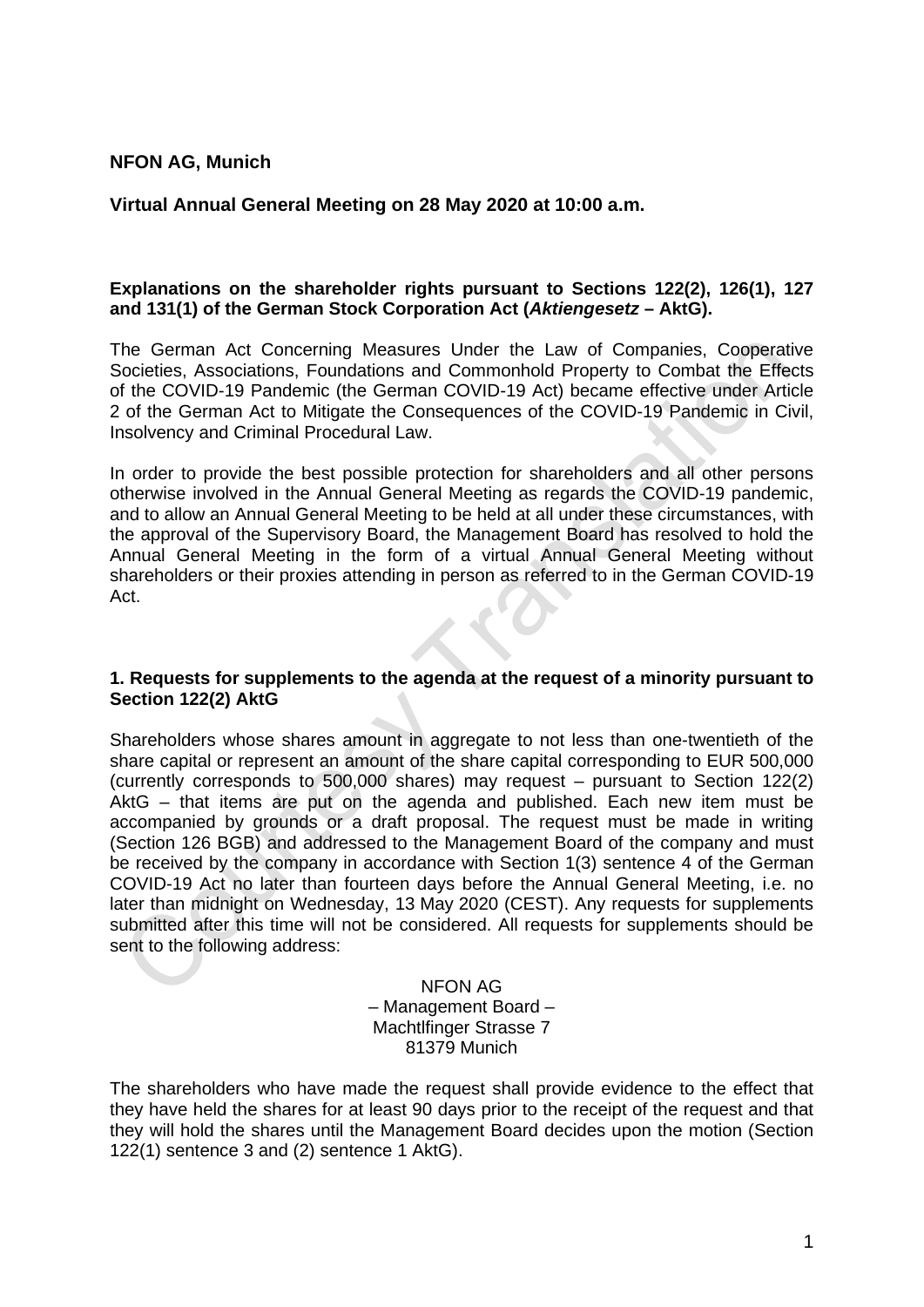Section 121(7) AktG applies when calculating the deadline. Confirmation from the custodian bank constitutes sufficient evidence.

The right to demand transfer of title from a credit institution, a financial services institute or an enterprise operating under Section 53 (1) sentence 1 or Section 53b (1) sentence 1 or (7) of the German Banking Act (*Gesetz über das Kreditwesen* – KWG) shall be deemed equivalent to ownership. The period during which the share was owned by a predecessor shall be attributed to the shareholder, provided that he has acquired the share without consideration from a fiduciary, as a successor in legal interest by operation of law, in connection with the liquidation of a community of interest, or as a result of a transfer of assets pursuant to Section 13 of the German Insurance Supervision Act (*Versicherungsaufsichtsgesetz* – VAG) or Section 14 of the German Building Loan Associations Act (*Gesetz über Bausparkassen* – BauSparkG) (see Section 70 AktG).

Supplements to the agenda to be published are – to the extent they have not already been published at the time of convening – to be published in the Federal Gazette immediately after being received at the company and forwarded for publishing to such media that are capable of distributing the information throughout the entire European Union. They will be made available immediately after being received at the company via the website [https://corporate.nfon.com/en/investor-relations/annual-general-meeting](https://corporate.nfon.com/de/investor-relations/hauptversammlung/) and communicated to the shareholders.

The regulations of the AktG underlying this shareholder right are as follows:

Section 122(1) and (2) (Convening the meeting at the request of a minority) (1) The Annual General Meeting shall be convened if shareholders whose holding in aggregate equals or exceeds one-twentieth of the share capital request such meeting in writing, stating the purpose and the reasons of such meeting; such request shall be addressed to the Management Board. The Articles of Association may provide that the right to request an Annual General Meeting shall require another form or the holding of a lower proportion of the share capital. The shareholders who have made the request shall provide evidence to the effect that they have held the shares for at least 90 days prior to the receipt of the request and that they will hold the shares until the Management Board's decision on the motion. Section 121(7) shall apply accordingly.

(2) In the same manner, shareholders whose shares amount in aggregate to not less than one-twentieth of the share capital or represent an amount of the share capital corresponding to EUR 500,000 may demand that items are put on the agenda and published. Each new item must be accompanied by grounds or a draft proposal. The request in the sense of sentence 1 shall be provided to the company at least 24 days, in case of listed companies at least 30 days, prior to the meeting; the date of receipt shall not be included in this calculation.

### Section 121(7) – General provisions

(7) In case of deadlines and dates that are calculated back from the date of the meeting, the day of the meeting itself shall not be included in the calculation. Adjourning the meeting from a Sunday, Saturday or a holiday to a preceding or following working day shall not be an option. Sections 187 to 193 BGB shall not apply accordingly. In case of unlisted companies, the Articles of Association may provide for a different calculation of the deadline.

Section 1(3) sentence 4 of the German COVID-19 Act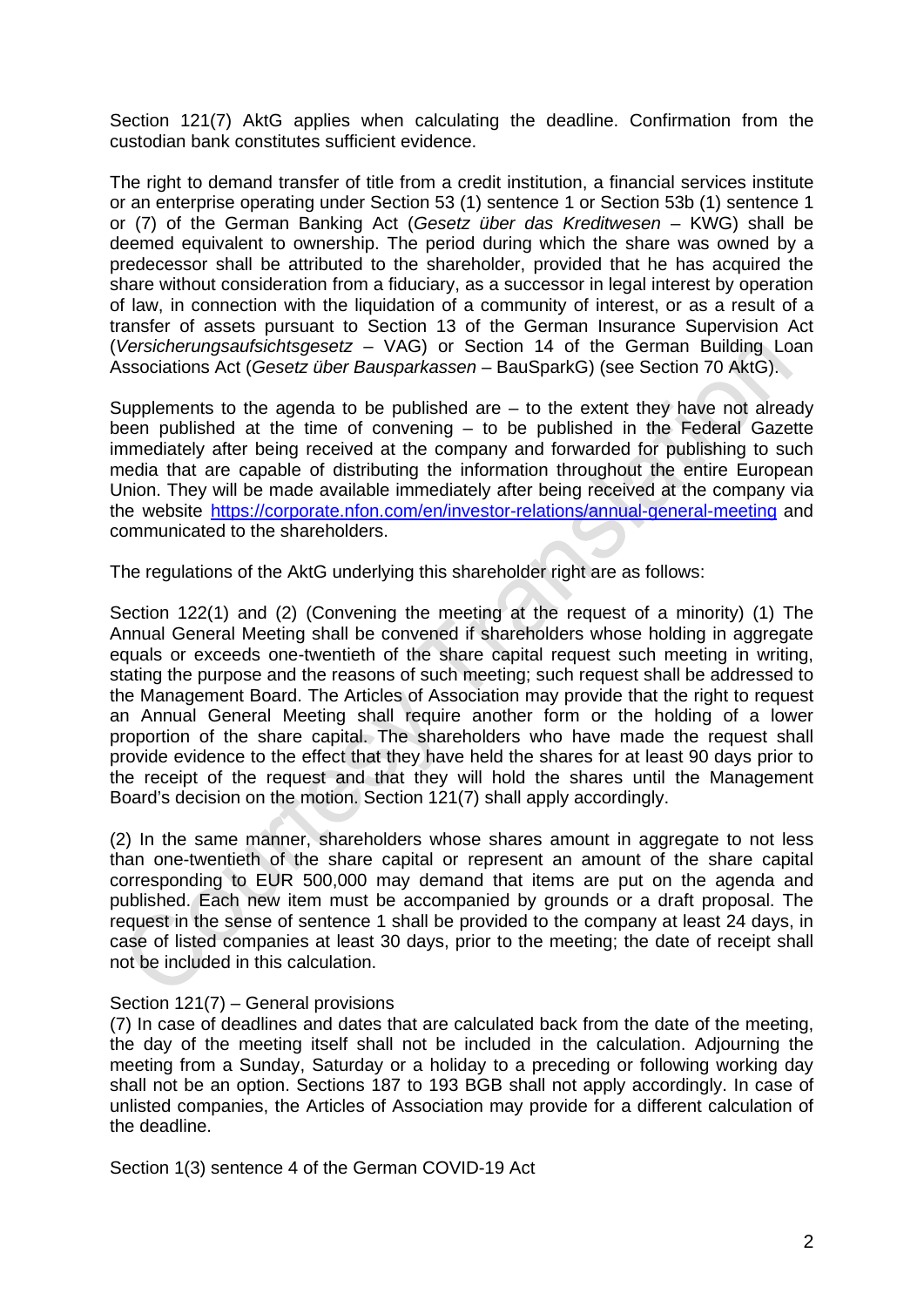Sentence 4 By derogation from Section 122(2) AktG, in the above case any requests for supplements must be received at least 14 days before the company's meeting.

# **2. Counter-motions and nominations pursuant to Section 126(1) and 127 AktG**

Pursuant to Section 126(1) AktG, each shareholder is authorised to file counter-motions against proposals by the Management Board and/or Supervisory Board. Furthermore, pursuant to Section 127 AktG, each shareholder may submit proposals to elect Supervisory Board members to the extent that elections of this nature are on the agenda.

Counter-motions and nominations, including the name of the shareholder and, in the case of counter-motions, including the grounds for filing the motion and any statements by the management are made accessible on the website [https://corporate.nfon.com/en/investor-relations/annual-general-meeting](https://corporate.nfon.com/de/investor-relations/hauptversammlung/) if they are sent to the address, fax number or e-mail address below at least 14 days before the company's Annual General Meeting; the date of its receipt and the date of the Annual General Meeting shall not be included in calculating the period. The latest permissible date of receipt is therefore midnight on Wednesday, 13 May 2020 (CEST). There is no obligation to make counter-motions and nominations accessible – even if the above conditions have been satisfied – if the facts under Section 126(2) AktG are present. In addition to the reasons named in Section 126 (2) AktG, there is no requirement for the Management Board to make a nomination accessible, including if the proposal does not include the name, profession and residence of the candidate and – for proposals to elect Supervisory Board members – details on their seats on other statutory Supervisory Boards within the meaning of Section 125(1) sentence 5.

The Management Board reserves the right to combine counter-motions and the respective statements of the grounds if several shareholders make counter-motions for resolution in respect to the same subject matter.

In the event that counter-motions and nominations are made accessible, counter-motions and their grounds as well as nominations should be sent to the following address:

> NFON AG Investor Relations – Annual General Meeting 2020 Machtlfinger Strasse 7 81379 Munich or by fax: +49 (0) 89 45300 33134 or by e-mail: [sabina.prueser@nfon.com](mailto:sabina.prueser@nfon.com)

Counter-motions or nominations addressed in another manner will not be considered. Reasons must be provided for counter-motions. This does not apply to nominations.

The regulations of the AktG underlying this shareholder right, which also provide the conditions under which the publication of counter-motions and nominations can be excluded, are as follows:

#### Section 126 – Motions by shareholders

(1) Motions by shareholders together with the shareholder's name, the grounds and any position taken by the management shall be made available to the persons entitled pursuant to Section 125 (1)–(3) under the conditions stated therein if at least 14 days before the meeting the shareholder sends to the address indicated in the notice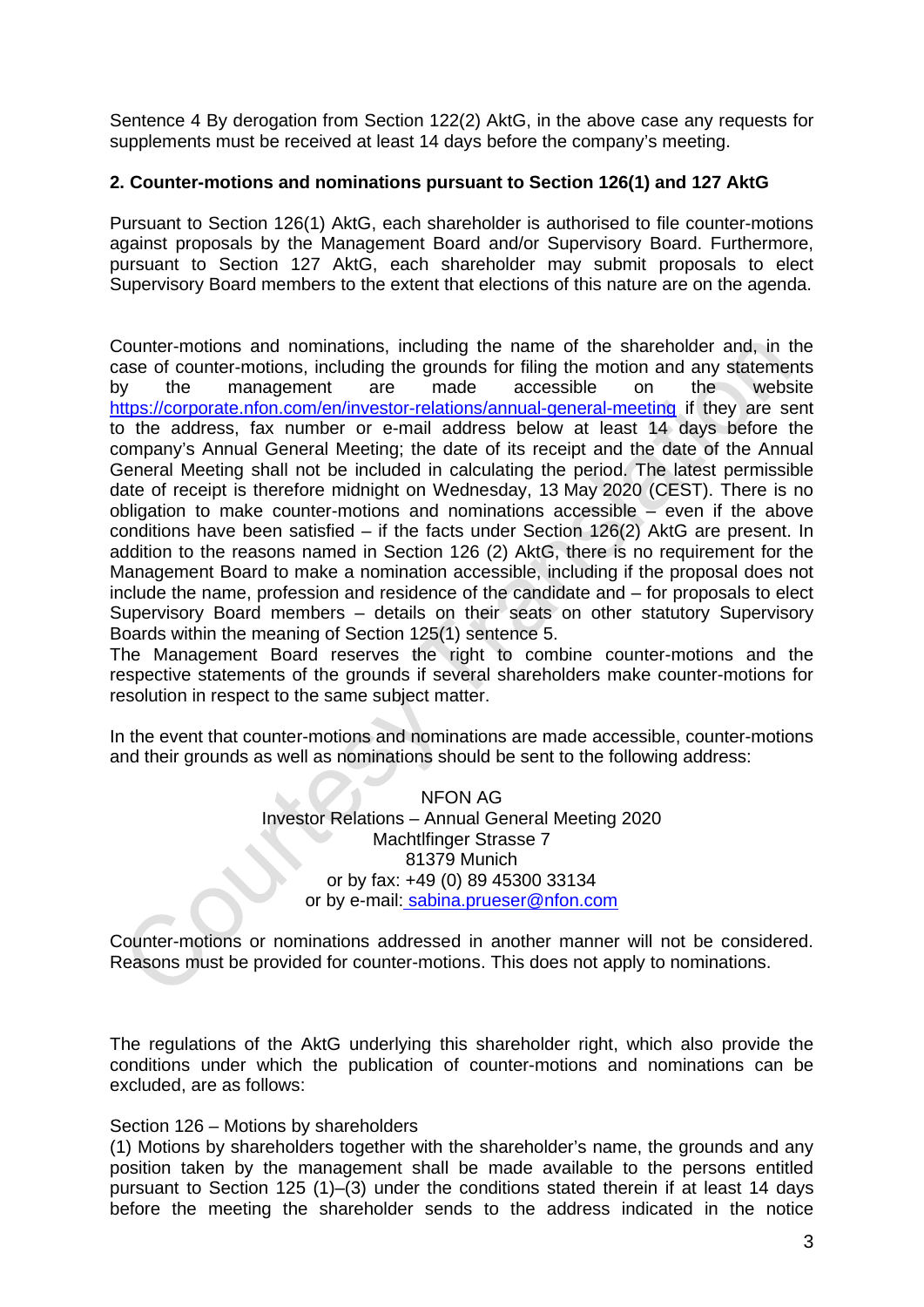convening the meeting a counter-motion to a proposal of the Management Board and Supervisory Board as to an item on the agenda, including the grounds for it. The date of receipt shall not be taken into account. In the case of listed companies, access shall be provided via the company's internet page. Section 125(3) shall apply accordingly.

(2) A counter-motion and the grounds for this need not be made available if:

1. the Management Board would by reason of such communication become criminally liable;

2. the counter-motion would result in a resolution of the Annual General Meeting that would be illegal or would violate the Articles of Association;

3. the grounds contain statements that are manifestly false or misleading in material respects or that are libellous;

4. a counter-motion of such shareholder based on the same facts has already been communicated with respect to an Annual General Meeting of the company pursuant to Section 125;

5. the same counter-motion of such shareholder on essentially identical grounds has already been communicated pursuant to Section 125 to at least two Annual General Meetings of the company within the past five years and at such Annual General Meetings less than one-twentieth of the share capital represented has voted in favour of such counter-motion;

6. the shareholder indicates that he will neither attend nor be represented at the Annual General Meeting; or

7. within the past two years at two Annual General Meetings the shareholder has failed to make or cause to be made on his behalf a counter-motion communicated by him.

The statement of the grounds need not be made accessible if it exceeds 5,000 characters.

(3) If several shareholders file counter-motions for resolution in respect to the same subject matter, the Management Board may combine such counter-motions and the respective statements of the reasons.

Section 127 – Nominations by shareholders

Section 126 shall apply accordingly to a proposal by a shareholder for the election of a member of the Supervisory Board or external auditors. Such nomination need not be supported by a statement of the grounds for this. The Management Board also need not make such nomination accessible if it fails to contain the particulars required by Section 124 (3) sentence 4 and Section 125 (1) sentence 5.(...)

Section  $124(3)$  sentence  $4$  – Notice by publication of requests for supplements; proposals for resolutions

(3) (…) The proposal for the election of members of the Supervisory Board or auditors shall state their name, profession and residence. (…)

Section 125(1) sentence  $5 -$  Communications to shareholders and members of the Supervisory Board

(1) (…) In case of listed companies, details on the membership in other Supervisory Boards to be established pursuant to statutory provisions must be added to any nomination for the election of Supervisory Board members; details on their membership in comparable domestic and foreign controlling bodies of enterprises should be added.  $($ ...)